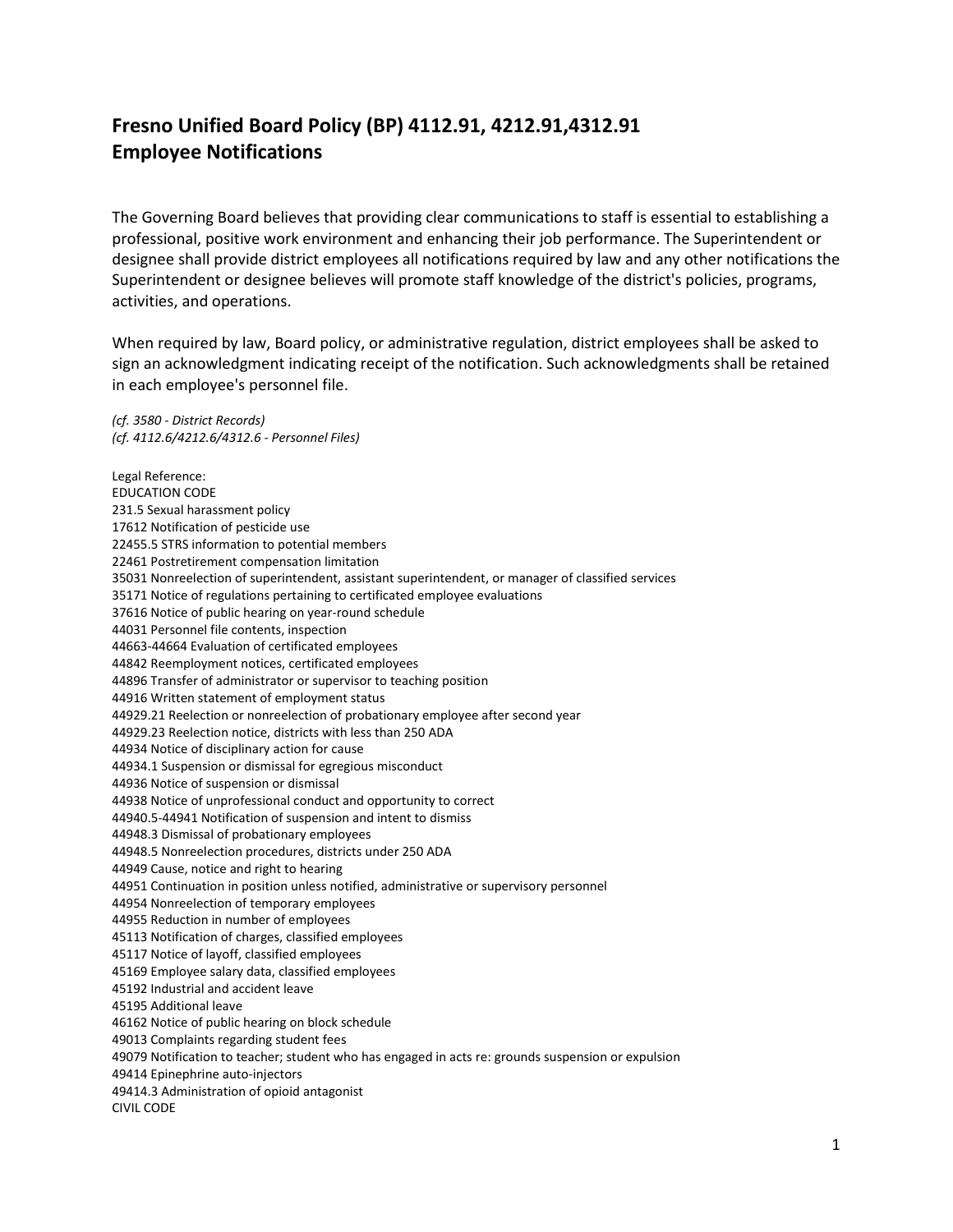[1798.29](http://www.gamutonline.net/displayPolicy/369627/4) District records, breach of security GOVERNMENT CODE [1126](http://www.gamutonline.net/displayPolicy/144375/4) Incompatible activities of employees [8355](http://www.gamutonline.net/displayPolicy/144532/4) Certification of drug-free workplace, including notification [12950](http://www.gamutonline.net/displayPolicy/146414/4) Sexual harassment [21029](http://www.gamutonline.net/displayPolicy/1070241/4) Retirement credit for period of military service [54957](http://www.gamutonline.net/displayPolicy/145087/4) Complaints against employees; right to open session [54963](http://www.gamutonline.net/displayPolicy/288575/4) Unauthorized disclosure of confidential information HEALTH AND SAFETY CODE [1797.196](http://www.gamutonline.net/displayPolicy/369680/4) Automated external defibrillators; notification of use and locations [104420](http://www.gamutonline.net/displayPolicy/150402/4) Tobacco-free schools [120875](http://www.gamutonline.net/displayPolicy/149806/4) Information on AIDS, AIDS-related conditions, and hepatitis B [120880](http://www.gamutonline.net/displayPolicy/149807/4) Notification to employees re AIDS, AIDS-related conditions, and hepatitis B LABOR CODE [245](http://www.gamutonline.net/displayPolicy/971051/4)[-249](http://www.gamutonline.net/displayPolicy/971058/4) Healthy Workplaces, Healthy Families Act of 2014 1034 Lactation accommodation [2800.2](http://www.gamutonline.net/displayPolicy/395600/4) Notification of availability of continuation health coverage 2810.7 Notice to participate in flexible spending account [3550](http://www.gamutonline.net/displayPolicy/156244/4)[-3553](http://www.gamutonline.net/displayPolicy/274011/4) Notifications re: workers' compensation benefits [5401](http://www.gamutonline.net/displayPolicy/156733/4) Workers' compensation; claim form and notice of potential eligibility PENAL CODE [11105](http://www.gamutonline.net/displayPolicy/226534/4) Access to criminal history information [11105.2](http://www.gamutonline.net/displayPolicy/169714/4) Subsequent arrest notification [11165.7](http://www.gamutonline.net/displayPolicy/169487/4) Child Abuse and Neglect Reporting Act; notification requirement [11166.5](http://www.gamutonline.net/displayPolicy/169568/4) Employment; statement of knowledge of duty to report child abuse or neglect UNEMPLOYMENT INSURANCE CODE [2613](http://www.gamutonline.net/displayPolicy/369748/4) Disability insurance; notice of rights and benefits CODE OF REGULATIONS, TITLE 2 [11023](http://www.gamutonline.net/displayPolicy/980009/4) Nondiscrimination in employment [11049](http://www.gamutonline.net/displayPolicy/980023/4) Notice of right to request pregnancy disability leave or transfer [11091](http://www.gamutonline.net/displayPolicy/980029/4) California Family Rights Act, designation notice [11096](http://www.gamutonline.net/displayPolicy/980033/4) Notice of right to request family care leave CODE OF REGULATIONS, TITLE 5 [4622](http://www.gamutonline.net/displayPolicy/187025/4) Uniform complaint procedures [80303](http://www.gamutonline.net/displayPolicy/189546/4) Reports of change in employment status, alleged misconduct CODE OF REGULATIONS, TITLE 8 [3204](http://www.gamutonline.net/displayPolicy/368012/4) Employees exposed to bloodborne pathogens, access to exposure and medical records [5191](http://www.gamutonline.net/displayPolicy/911169/4) Chemical hygiene plan [5194](http://www.gamutonline.net/displayPolicy/296044/4) Hazard communication program CODE OF REGULATIONS, TITLE 13 [1234](http://www.gamutonline.net/displayPolicy/368253/4) Reports regarding school buses and bus drivers [2480](http://www.gamutonline.net/displayPolicy/821226/4) Vehicle idling, limitations UNITED STATES CODE, TITLE 38 4334 Uniformed Services Employment and Reemployment Rights Act, notice requirement UNITED STATES CODE, TITLE 41 8101-8106 Drug-Free Workplace Act CODE OF FEDERAL REGULATIONS, TITLE 29 [825.300](http://www.gamutonline.net/displayPolicy/622181/4) Family and Medical Leave Act; notice requirement CODE OF FEDERAL REGULATIONS, TITLE 34 84.205-84.210 Drug-free workplace statement [104.8](http://www.gamutonline.net/displayPolicy/274448/4) Nondiscrimination [106.9](http://www.gamutonline.net/displayPolicy/274453/4) Dissemination of policy, nondiscrimination on basis of sex CODE OF FEDERAL REGULATIONS, TITLE 40 [763.84](http://www.gamutonline.net/displayPolicy/191730/4) Asbestos inspections, response actions and post-response actions [763.93](http://www.gamutonline.net/displayPolicy/191738/4) Asbestos management plans CODE OF FEDERAL REGULATIONS, TITLE 49 [382.113](http://www.gamutonline.net/displayPolicy/192101/4) Controlled substance and alcohol use and testing notifications

[382.303](http://www.gamutonline.net/displayPolicy/192111/4) Post-accident information, procedures, and instructions